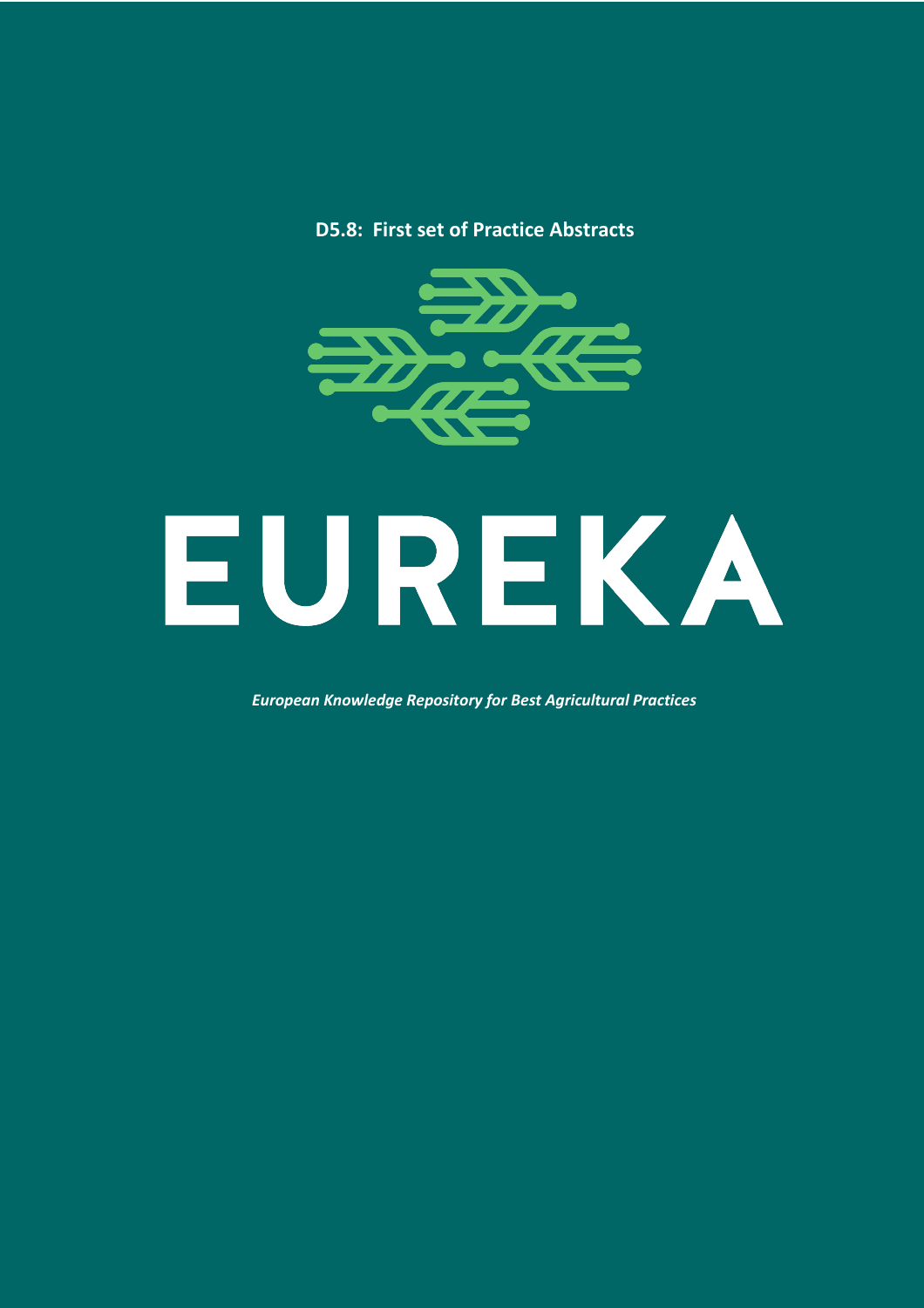

#### **TASK 5.4**

**Summary**

This short deliverable contains the first set of Practice Abstracts from the EUREKA project. These are derived from Work Package 2 and have also been prepared and submitted in the EIP-AGRI common format.

An additional 45 Practice Abstracts will be prepared in the second half of the project (January – December 2021).

| Deliverable Number              | <b>Work Package</b>                                          |
|---------------------------------|--------------------------------------------------------------|
| 5.8                             | WP <sub>5</sub>                                              |
| <b>Lead Beneficiary</b>         | Deliverable Author(s)                                        |
| LAAS                            | Laura Girdžiūtė                                              |
| <b>Beneficiaries</b>            | Deliverable Co-Author(s)                                     |
| RAU<br><b>LFG</b><br><b>HCC</b> | <b>Emily Bull</b><br>Laurens van der Cruyssen<br>Mark Redman |
| <b>Planned Delivery Date</b>    | <b>Actual Delivery Date</b>                                  |
| 31/12/2020                      | 30/12/2020                                                   |

| <b>Type of Deliverable</b> | R          | Document, report (excluding periodic and final reports) |  |
|----------------------------|------------|---------------------------------------------------------|--|
|                            | <b>DEC</b> | Websites, patents filing, press & media actions, videos |  |
|                            |            | Ethics                                                  |  |

| PU<br><b>Dissemination Level</b><br>CO. | Public                                           |  |
|-----------------------------------------|--------------------------------------------------|--|
|                                         | Confidential, only for members of the consortium |  |

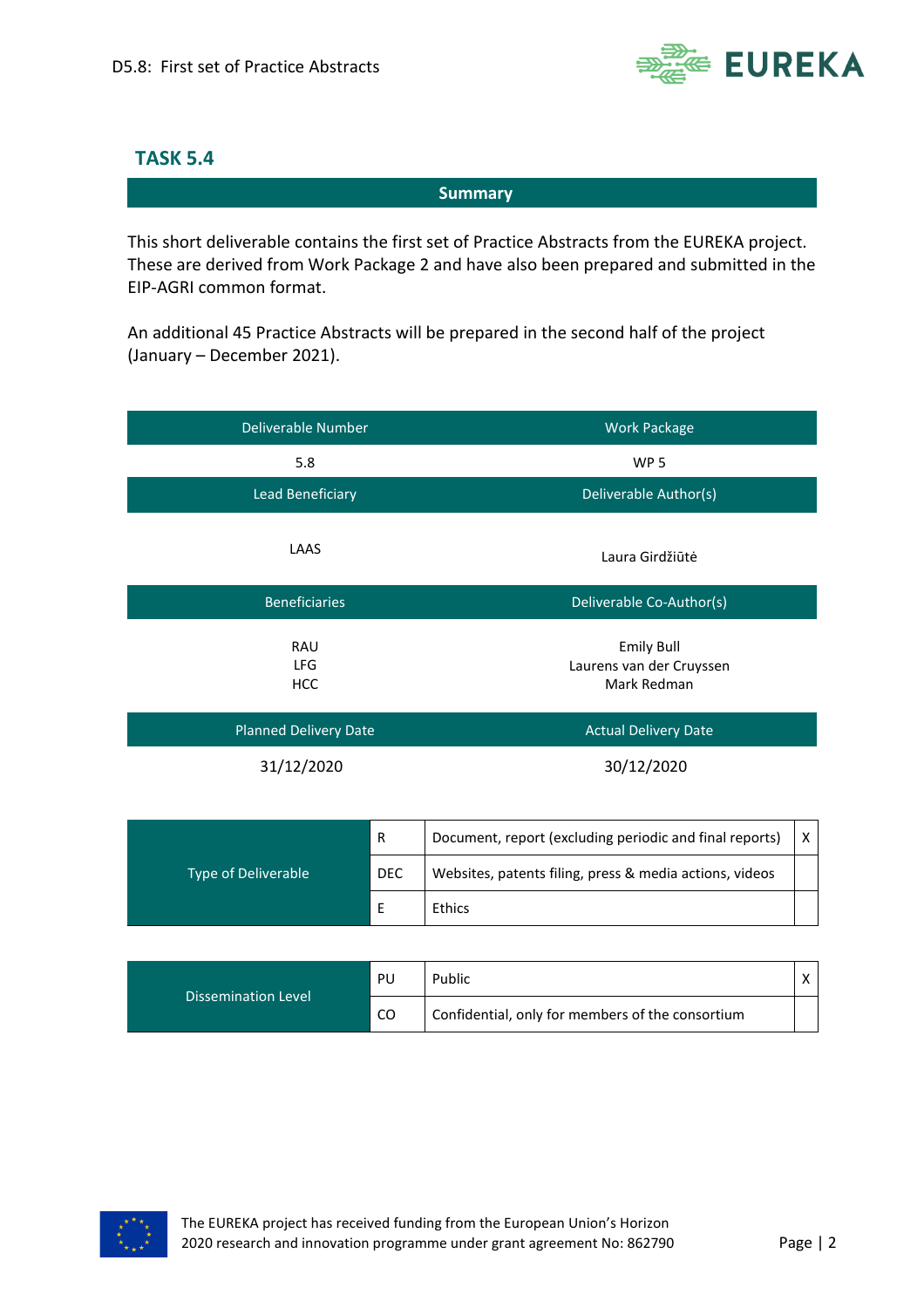







The EUREKA project has received funding from the European Union's Horizon 2020 research and innovation programme under grant agreement No: 862790 Page | 3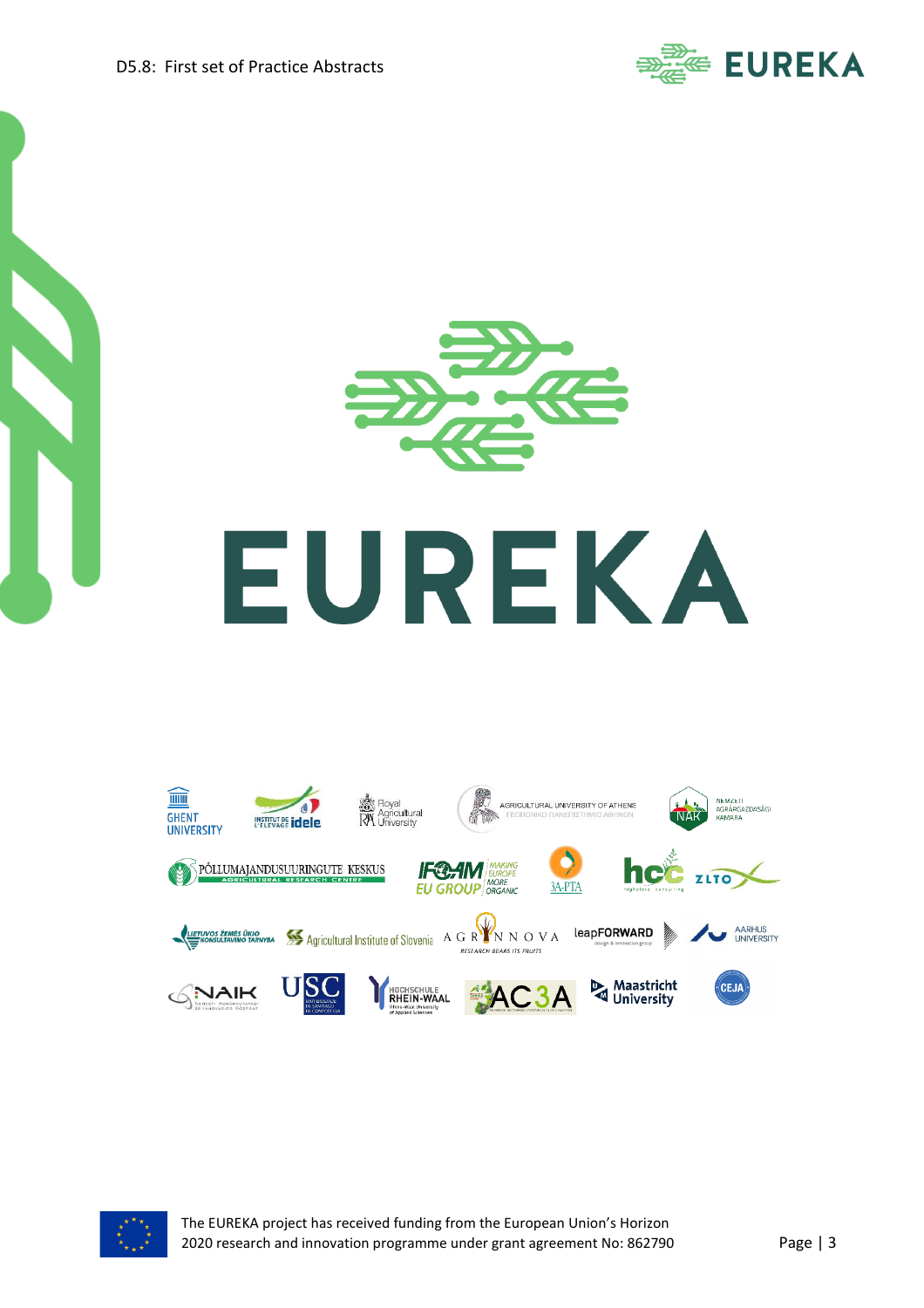

# Table of Contents

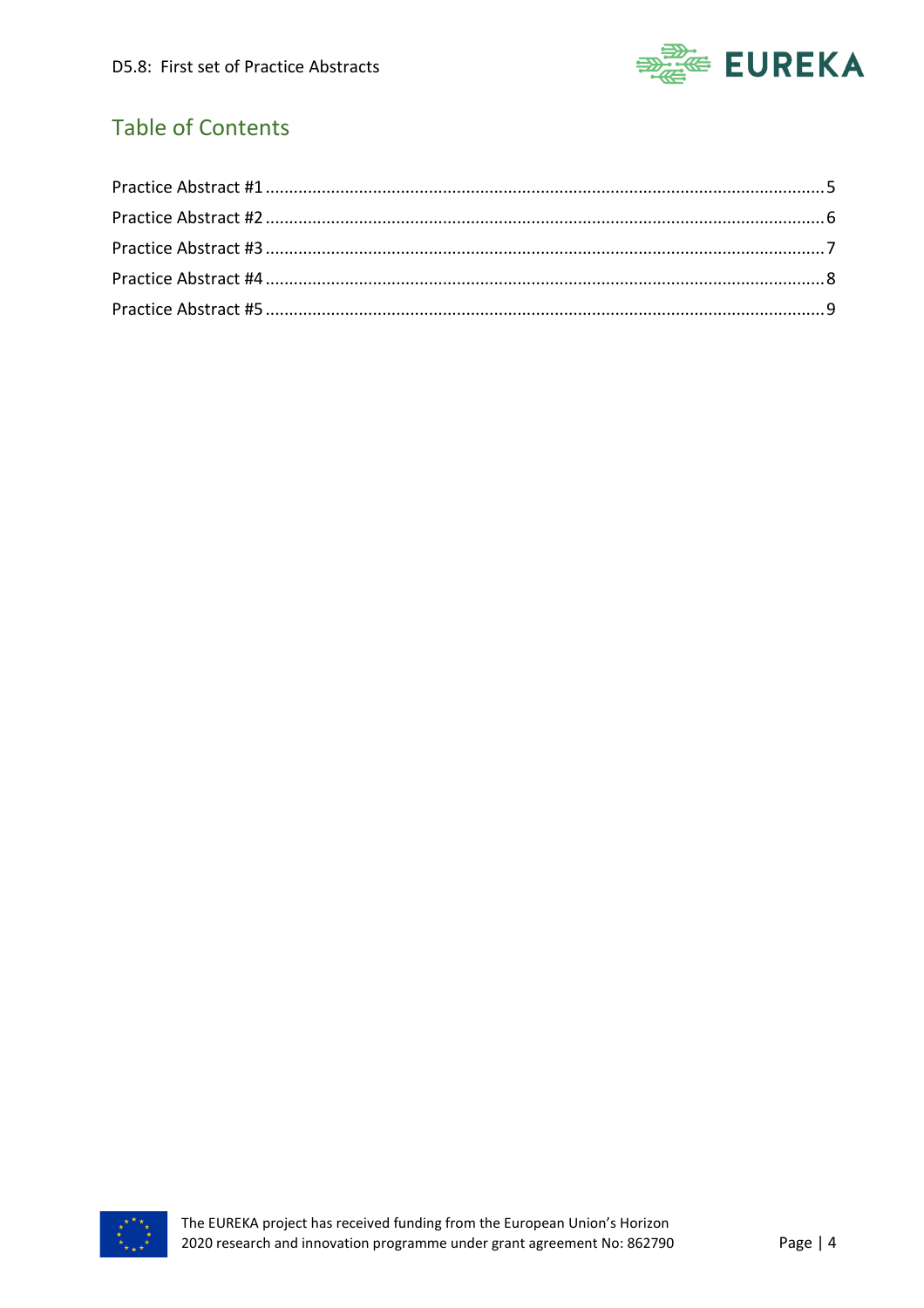

### <span id="page-4-0"></span>**Organising effective online workshops for EU projects**

In Horizon 2020 multi-actor projects such as EUREKA [\(www.h2020eureka.eu\)](http://www.h2020eureka.eu/) workshops are important for gaining input from end users, as well as communicating and disseminating the knowledge that is built in the project. Physical face-to-face project workshops are moving online because of increased concern about the impact of international travel, as well as restrictions on human movement due to COVID–19. But what are the advantages of online workshops, what does a good workshop look like and what aspects are critical to its success?

Key advantages of online workshops include:

- Reduced environmental costs of travelling
- Reduced time commitment for all participants
- Potential for input of participants that cannot usually travel to such meetings
- Reduced expenditure on travel costs, enabling funds to be spent on other important tasks

Some advice for planning a good workshop:

- Plan in advance and send invitations early
- Promote the workshop on social media and through networks
- Include interactive features, including discussions, rating apps (e.g. Mentimeter) and the group chat function
- Check that interactive exercises work in advance
- Send out a workshop pack the week before with details of the project and joining instructions

Tips for delivering a good workshop:

- Encourage all participants to enable their video so that the conversations feel more personal
- Small groups work best to stimulate conversation e.g. using 'breakout rooms' can help to split large groups
- Use interactive features to stimulate discussion

Be honest - technical difficulties happen!

<span id="page-4-1"></span>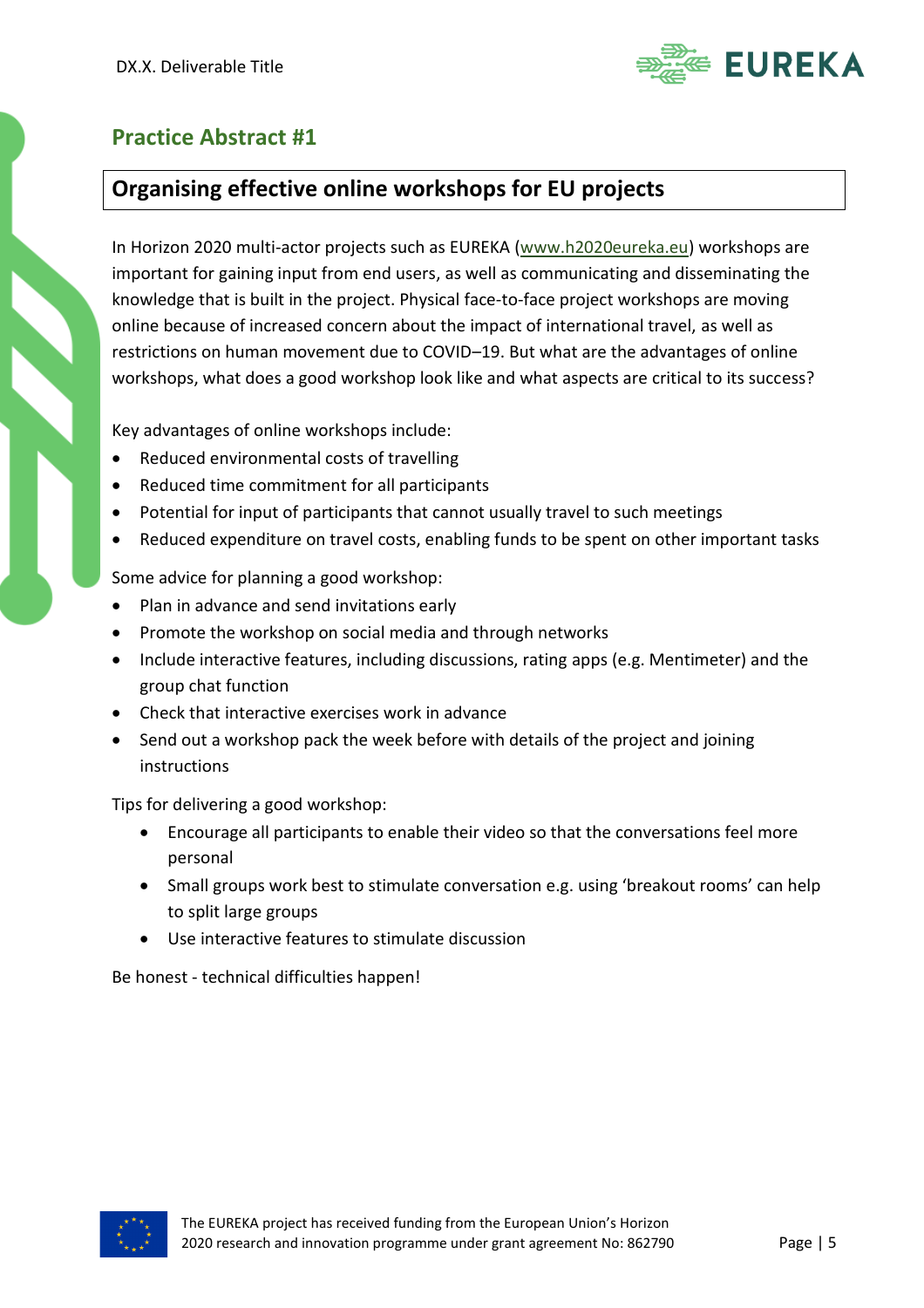

#### **Understanding the end user using personas and journeys**

End user personas and journeys are a critical tool for product development, they enable practitioners to understand who they are designing for as well as getting to the core challenges and opportunities that the end user experiences. Without understanding the end user it is possible that practitioners design applications without fully understanding the system complexities, problems and what the end users actually need.

End user personas and journeys are useful in the agricultural context and can help develop technology, knowledge outputs and policy for a range of stakeholders including farmers, foresters and advisors. The EUREKA project [\(www.eurekah2020.eu\)](http://www.eurekah2020.eu/) is using end user personas and journeys to develop and pilot an open-source agricultural knowledge reservoir called the FarmBook.

User personas are:

- A collection of single fictional representations of a larger segment or group (not a real person)
- Grounded in key shared characteristics
- Consistent, but are never fully correct representations of all members of the group

They include key demographic characteristics such as:

- Age
- Gender
- Location and language
- Employment

They also include key information relating to professional challenges and opportunities. For example, a farmer persona may have the challenge of 'access to land' but the opportunity of 'successful networking'.

User journeys help to provide additional insight into the personas. Journeys present the steps required to perform a professional task and include information on:

- Behaviours and emotions, both positive and negative (what the persona felt)
- Touchpoints for gaining knowledge such as the internet or an advisor (how the persona did it)

<span id="page-5-0"></span>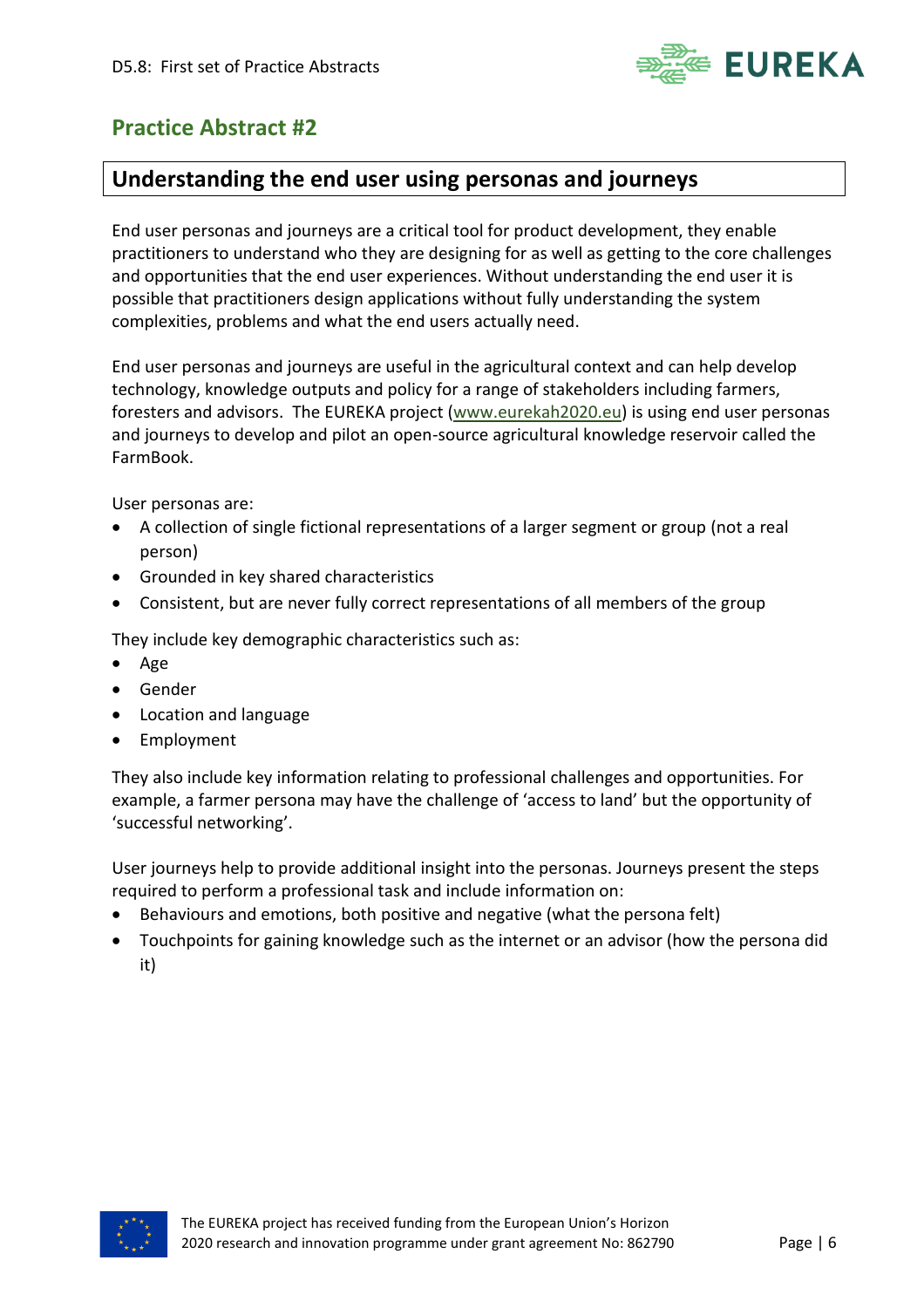

# **Successful knowledge dissemination: targeting the key sources used by the agricultural community**

Communication and dissemination strategies are critical for ensuring effective knowledge transfer to the agricultural community as well as being mandatory by the European Commission for Horizon 2020 projects. A key factor for successful knowledge transfer is understanding the preferences and habits of the agricultural community in how they search for and obtain new knowledge.

The end users of the outputs of Horizon 2020 projects use a range of sources to obtain knowledge, from formal to informal. Formal sources are usually easy to consult but often require effort of the user to apply to practice, whilst informal sources allow interactivity with the source of the knowledge, but may not be useful if things subsequently go wrong and additional help is needed.

Formal sources include:

- The internet most commonly used is the google search engine to then link with more specialist websites
- Printed texts such as books and magazines
- Agricultural TV, popular in countries such as Bulgaria but not common in other areas.

When searching for information online users commonly look for text, which is more popular than images, video and audio.

Slightly less formal sources include:

- Meetings and events (study trips, demonstrations)
- Training and seminars.

Informal sources include:

- Friends, family and colleagues
- Advisors / technician
- Communication / media tools (e.g. Whatsapp and Facebook) and online communities.

The value of informal sources of information should not be underestimated, especially when farmers are facing urgent problems to solve. Also keep in mind that formal sources act as important mechanisms to ensuring that new and relevant information can be distributed by the more informal channels.

<span id="page-6-0"></span>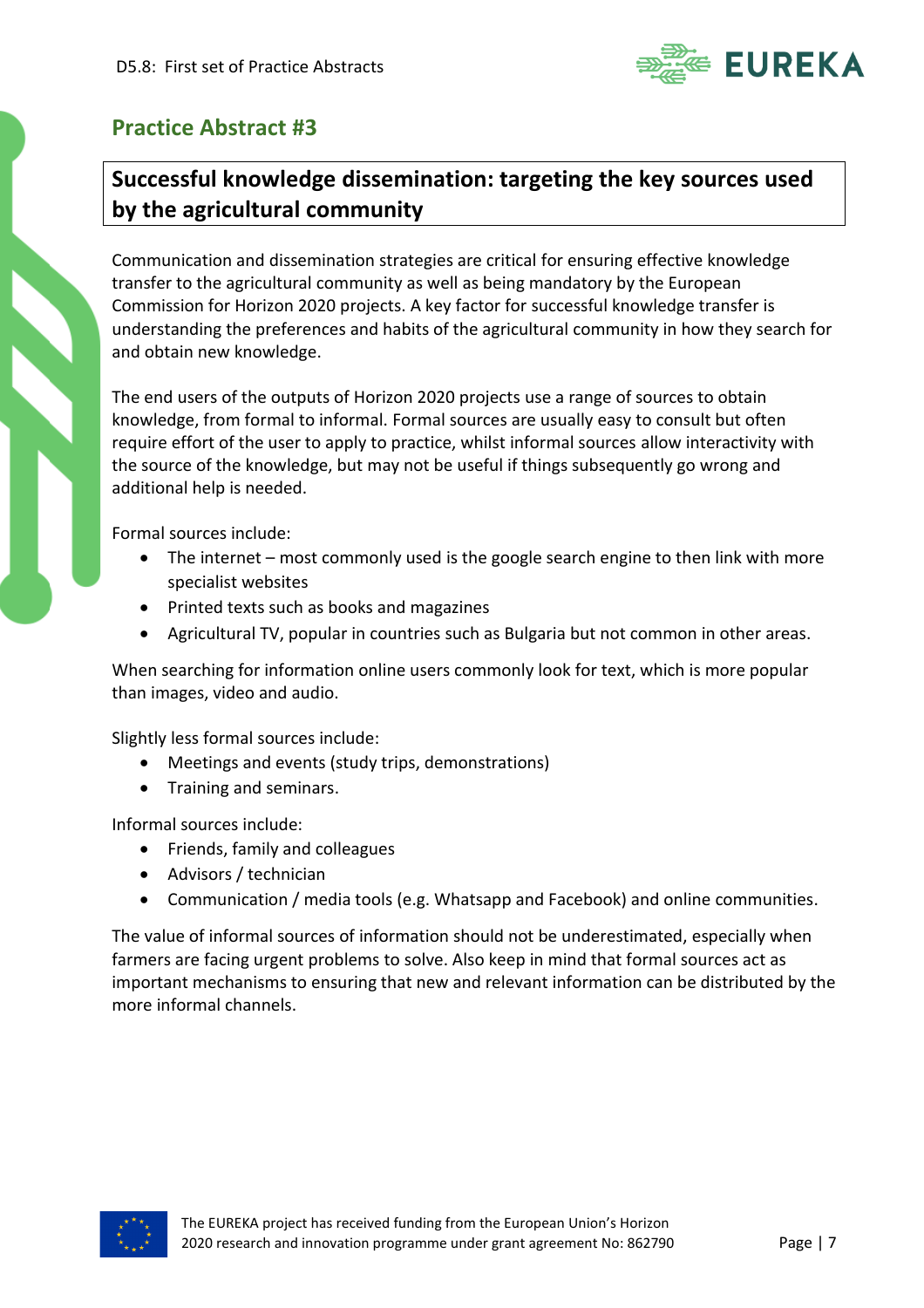

#### **The challenges of obtaining knowledge in the agricultural sector**

Knowledge can be obtained from a wide variety of sources and in a wide range of formats. Effective knowledge exchange is critical for the advancement of the agricultural sector and the strengthening of knowledge exchange within the so-called Agricultural Knowledge and Innovation System (AKIS) of EU Member States has become an increasingly important objective of EU agricultural policy. The EUREKA project [\(www.h2020eureka.eu\)](http://www.h2020eureka.eu/) aims to help strengthen knowledge exchange through the development of an online, open-source EU agricultural knowledge reservoir.

But what are the key challenges experienced by users in obtaining agricultural knowledge?

- 1. **Finding trustworthy information**  users don't always trust information that is delivered alongside advertisements as it appears to be more of a sales article. Sources without references can also be problematic.
- 2. **A lack of critical insight**  users often want to compare knowledge to enable them to make decisions based on a range of quality sources, where these sources don't exist to compare, a barrier exists.
- 3. **Language** is a barrier to users from two perspectives, firstly obtaining knowledge in the native language and secondly, obtaining information that is written for them as an audience without too much technical, policy or academic jargon.
- 4. **Not everyone wants to share information** despite vast quantities of knowledge existing in the agricultural sector, not everyone in the community is willing to share with others. This is commonly due to market competition. Information that exists behind a pay wall is also a challenge.
- <span id="page-7-0"></span>5. **Building a network with the right people** – finding the right people to share knowledge with can be a challenge, especially in specialist agricultural sectors.